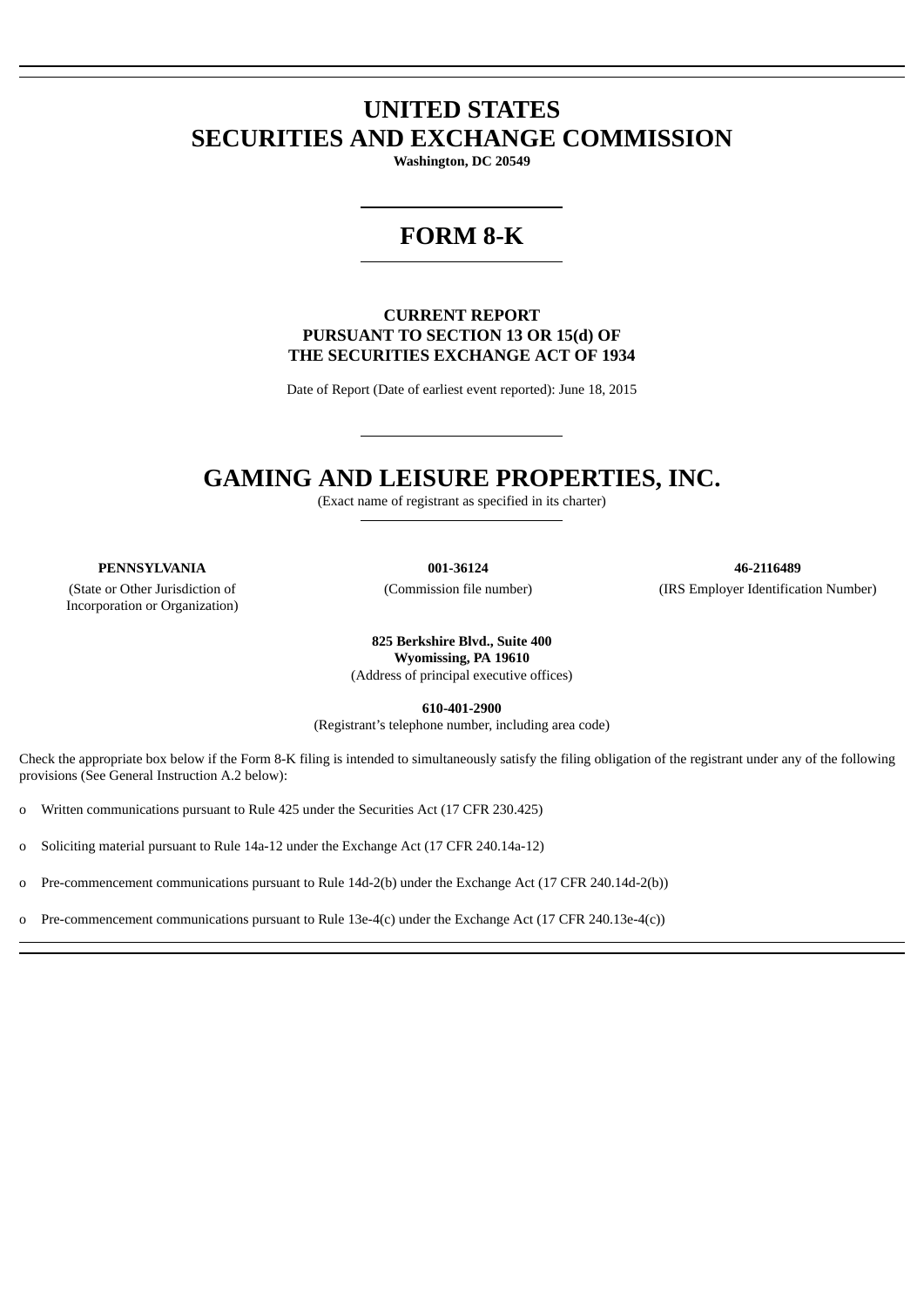#### Item 5.05. Amendment to Registrant's Code of Ethics, or Waiver of a Provision of the Code of Ethics.

On June 18, 2015, the Company's Board of Directors adopted an amended and restated Code of Business Conduct, which covers all employees and directors of the Company. The amended Code of Business Conduct is available on the Company's website at www.glpropinc.com/AboutUs and a copy of the Code of Business Conduct is attached hereto as Exhibit 14.

#### **Item 5.07. Submission of Matters to a Vote of Security Holders.**

On June 18, 2015, the Company held its Annual Meeting of Shareholders (the "Annual Meeting"). A total of 114,770,016 shares of the Company's common stock were entitled to vote as of April 17, 2015, the record date for the Annual Meeting, of which 94,601,420 were present in person or by proxy at the Annual Meeting. The following is a summary of the final voting results for each matter presented to shareholders.

**PROPOSAL 1.** Election of Two Class II Directors to hold office until the 2018 Annual Meeting of Shareholders.

| Nominee          | <u>For</u> | Withheld   | <b>Broker Non-Votes</b> |
|------------------|------------|------------|-------------------------|
| Wesley R. Edens  | 61,714,748 | 26.161.289 | 6.725.383               |
| David A. Handler | 71,980,923 | 15,895,114 | 6,725,383               |

**PROPOSAL 2.** Ratification of the appointment of Ernst & Young LLP as the Company's independent registered public accounting firm for the current fiscal year ending December 31, 2015

| For        | <b>Against</b> | Abstentions | <b>Broker Non-Votes</b> |
|------------|----------------|-------------|-------------------------|
| 94,373,980 | 59.278         | 168,162     |                         |

**PROPOSAL 3.** Shareholder Proposal to Declassify the Board of Directors. The shareholders voted in favor of the proposal presented by a shareholder of the Company asking the Company, in compliance with applicable laws, to eliminate the classification of the Board of Directors, as follows:

| <u>For</u> | <b>Against</b> | <b>Abstentions</b> | <b>Broker Non-Votes</b> |
|------------|----------------|--------------------|-------------------------|
| 63.141.402 | 24,505,935     | 228,700            | 6,725,383               |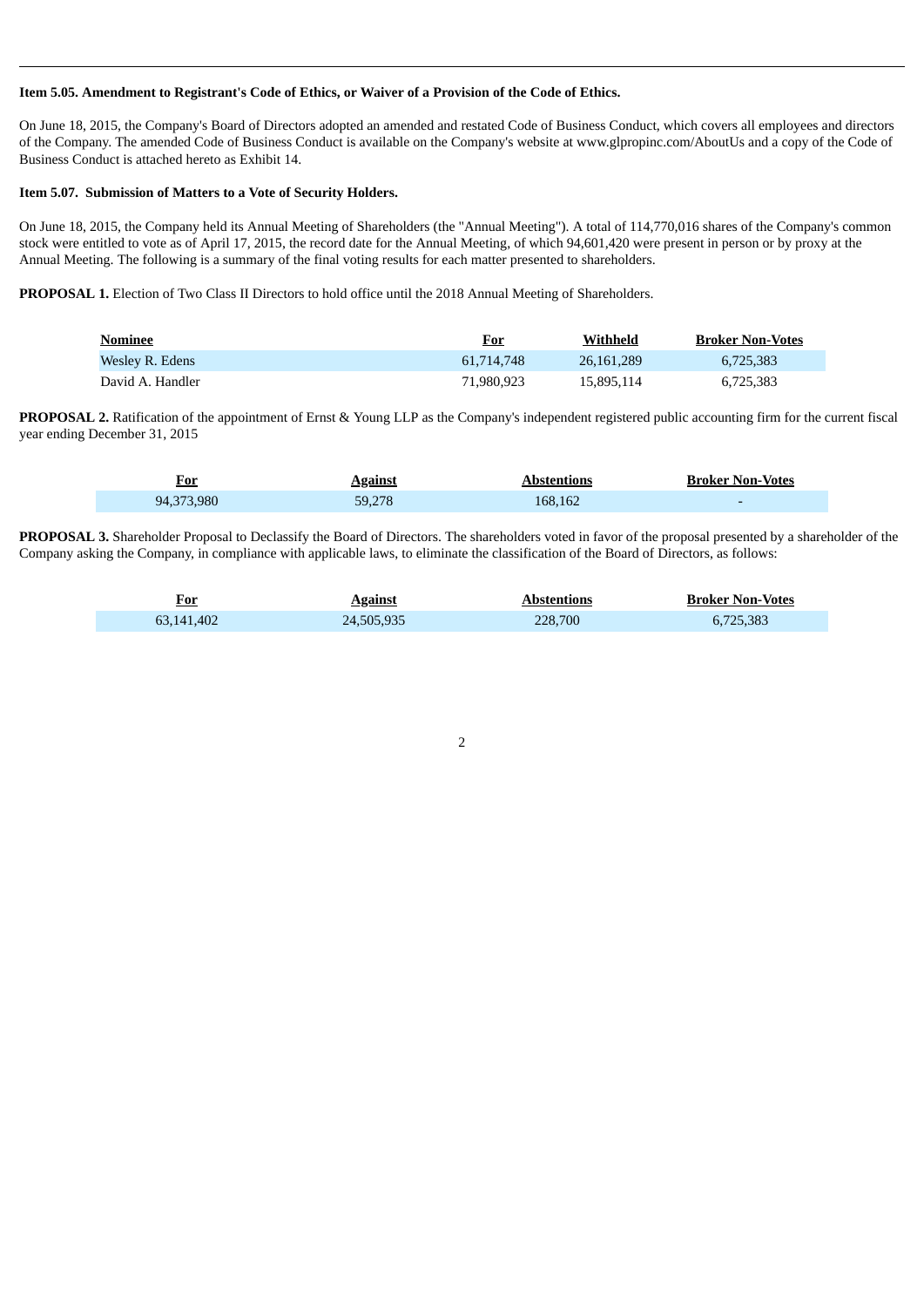#### **SIGNATURE**

Pursuant to the requirements of the Securities Exchange Act of 1934, the Registrant has duly caused this report to be signed on its behalf by the undersigned thereunto duly authorized.

Dated: June 19, 2015 GAMING AND LEISURE PROPERTIES, INC.

By: /s/ William J. Clifford Name: William J. Clifford Title: Chief Financial Officer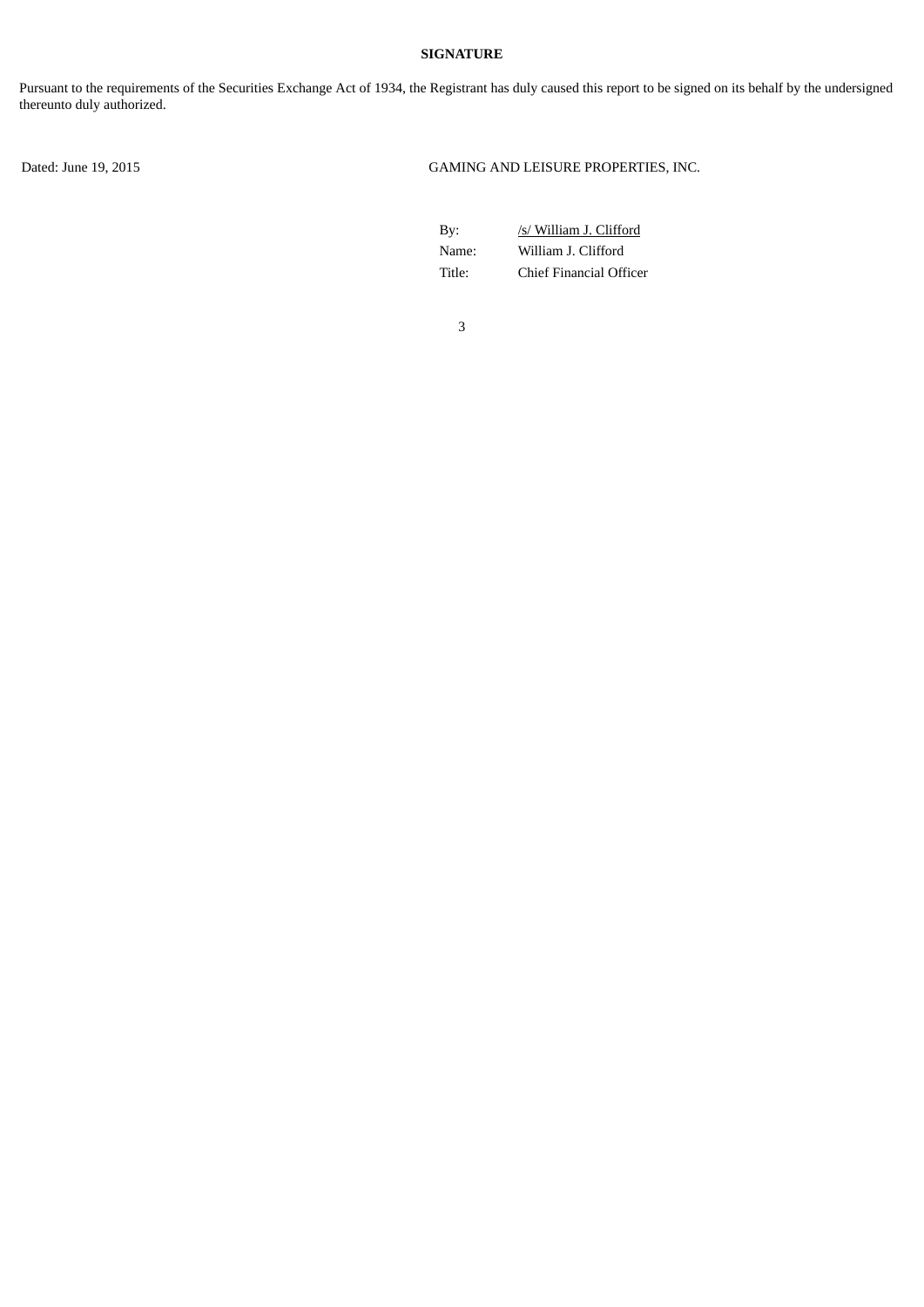# **104 Code of Business Conduct**

Effective Date: June 18, 2015

### **INTRODUCTION**

Gaming and Leisure Properties, Inc. ("GLP") is a publicly traded, self-administered, self-managed real estate investment trust ("REIT") primarily engaged in the property business, which consists of owning, acquiring, developing, expanding, managing and leasing gaming and leisure properties and related facilities.

The reputation and integrity of GLP and its subsidiaries (collectively, the "Company") are valuable assets that are vital to the Company's success. This Code of Business Conduct ("Code") covers a wide range of business practices and procedures. It does not cover every issue that may arise, but rather it sets out basic principles to guide all employees, officers and directors of the Company (collectively referred to as "employees" herein). All of our employees are responsible for conducting the Company's business in a manner that demonstrates a commitment to the highest standards of integrity.

No code of conduct can replace the thoughtful behavior of an ethical employee. The purpose of this Code is to:

- focus employees on areas of ethical risk,
- provide guidance to help employees recognize and deal with ethics issues,
- provide mechanisms for employees to report unethical conduct,
- foster among employees a culture of honesty and accountability, and
- ensure protection against retaliation for employees who engage in conduct encouraged by this Code.

Dishonest or illegal conduct will constitute a violation of this Code, regardless of whether the conduct is specifically addressed in the Conduct section of the Code.

The Company's Board of Directors (the "Board") and the Company's management have designated the Company's General Counsel for the administration of the Code. The General Counsel can be reached at (610)401-2900. In addition, each gaming property owned and operated by the Company has a designated compliance officer (the "property compliance officer") who assists the General Counsel with the administration of this Code.

Questions regarding the application or interpretation of the Code of Conduct are to be expected. Employees should direct questions to the General Counsel or their property compliance officer. The General Counsel is also responsible for conducting or directing the investigation of alleged Code violations under the oversight of the Audit and Compliance Committee. The General Counsel will provide timely reports to the Audit and Compliance Committee as material events transpire (in no event less than quarterly) on matters such as suspected violations of the Code, status of inquiries and investigations, requested waivers to the Code and enforcement of the Code.

#### **REPORTING VIOLATIONS**

#### **A. Reporting Violations**

The Company expects employees who observe, learn of, or, in good faith, suspect a violation of the Code,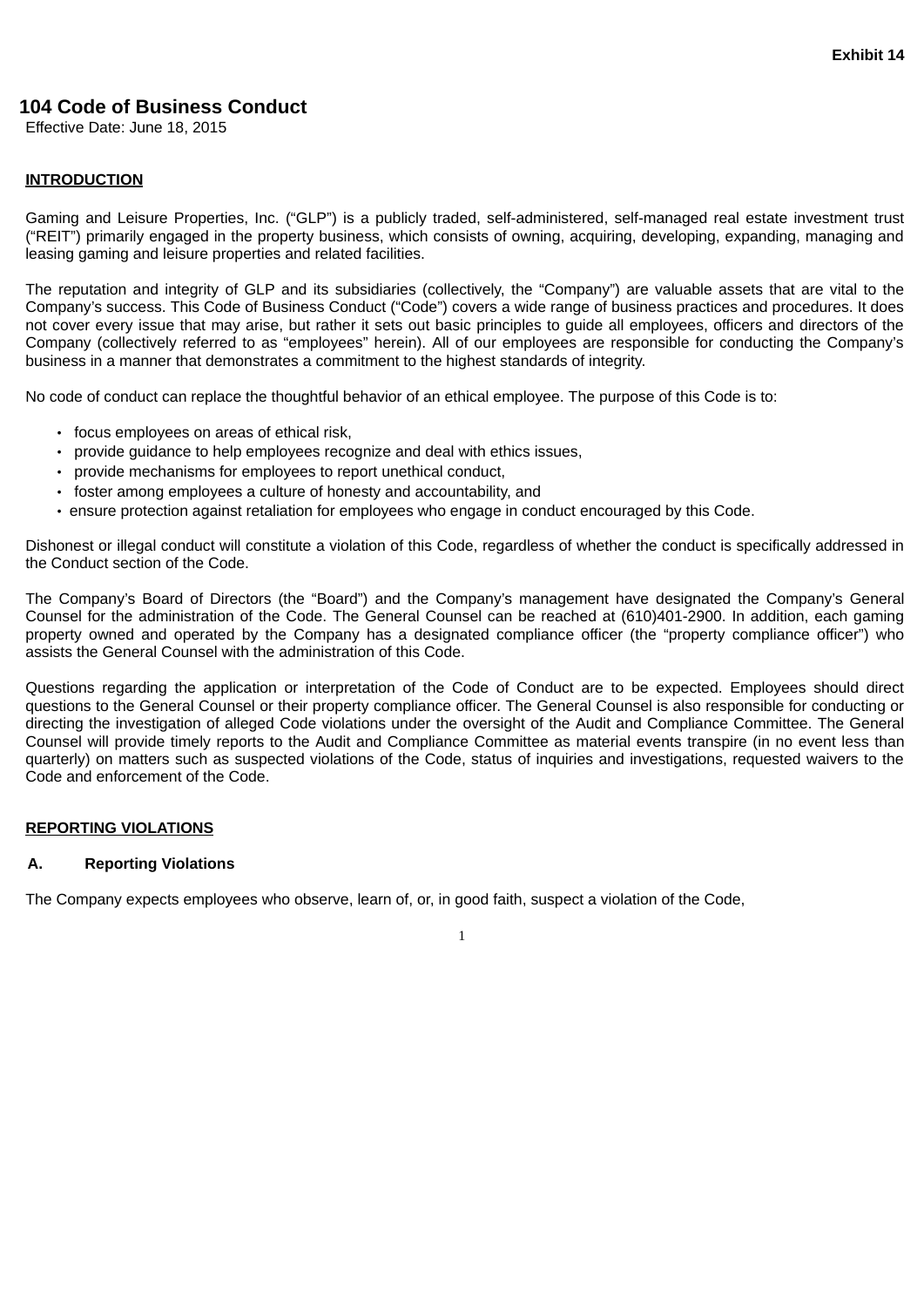to immediately report the violation to the General Counsel or the property compliance officer. Employees may also report violations of the Code any time of the day through a toll-free number 1-855-502-1879 or weblink via the internet at www.reportlineweb.com/GLPI. These calls and web reports are handled by a third party provider and treated anonymously if requested. All managers and supervisors are required to enforce this Code and are not permitted to condone violations. Reported violations will be investigated and addressed promptly. The investigation will be handled discreetly and the information will be disclosed to others only on a need-to-know basis and as required by law. An employee who violates the Code may be subject to disciplinary action, up to and including separation of employment, depending on the severity of the violation. Except as described below, the investigations of the alleged Code violations shall be handled by the General Counsel in conjunction with other Company personnel, as necessary and appropriate. If the General Counsel is himself involved in the potential or actual conflict, the matter should be discussed directly with Chairman of the Audit and Compliance Committee.

The Company recognizes the potentially serious impact of a false accusation. Employees are expected as part of the ethical standards required by this Code to act responsibly in reporting violations. Making a complaint without a good faith basis is itself a violation of the Code. Any employee who makes a complaint in bad faith will be subject to disciplinary action, up to and including separation of employment.

# **B. Special Procedures for Reporting/Investigating Complaints Regarding Accounting, Internal Accounting Controls and Auditing Matters**

A special procedure exists for the good faith reporting of suspected violations of this Code arising out of questionable accounting, internal accounting controls or auditing matters. These topics include alleged violations concerning full and fair reporting of the Company's financial condition. In these cases, an employee has the right to submit a complaint in a confidential, anonymous manner or with his or her name directly to the Company's Audit and Compliance Committee by way of the toll free number 1-855- 502-1879 or weblink via the internet at www.reportlineweb.com/GLPI or by contacting the Chairman of the Audit and Compliance Committee. The complaint can also be made in written form and should provide sufficient information so that a reasonable investigation can be conducted. Written complaints should be addressed to the Chairman of the Audit and Compliance Committee c/o General Counsel, Gaming and Leisure Properties, Inc., 825 Berkshire Boulevard, Suite 400, Wyomissing, PA 19610. Investigations involving this specific subject matter shall be handled by the General Counsel with oversight by the Audit and Compliance Committee.

# **C. Prohibition on Retaliation**

An employee who reports violations or suspected violations in good faith, as well as those who participate in investigations, will not be subject to retaliation of any kind. If you believe a Company employee has retaliated against you because of your report, you may make a written complaint against that Company employee.

Retaliation is defined as the use of authority or influence for the purpose of interfering with or discouraging a report of a violation of the Code or an investigation of an alleged Code violation.

If you believe a Company employee has retaliated against you because of your report, you should immediately report your concern. A complaint of retaliation can be filed under the existing Company complaint resolution procedures or grievance procedures with a copy sent to the General Counsel and the Company's Director of Human Resources or by calling the phone numbers listed previously. If the complainant is an applicant for employment or any employee who does not have a complaint resolution procedure available for some other reason, the complainant may file the complaint with the Director of Human Resources. If the Director of Human Resources is herself involved in the potential or actual conflict, the matter should be discussed directly with the General Counsel.

 $\overline{2}$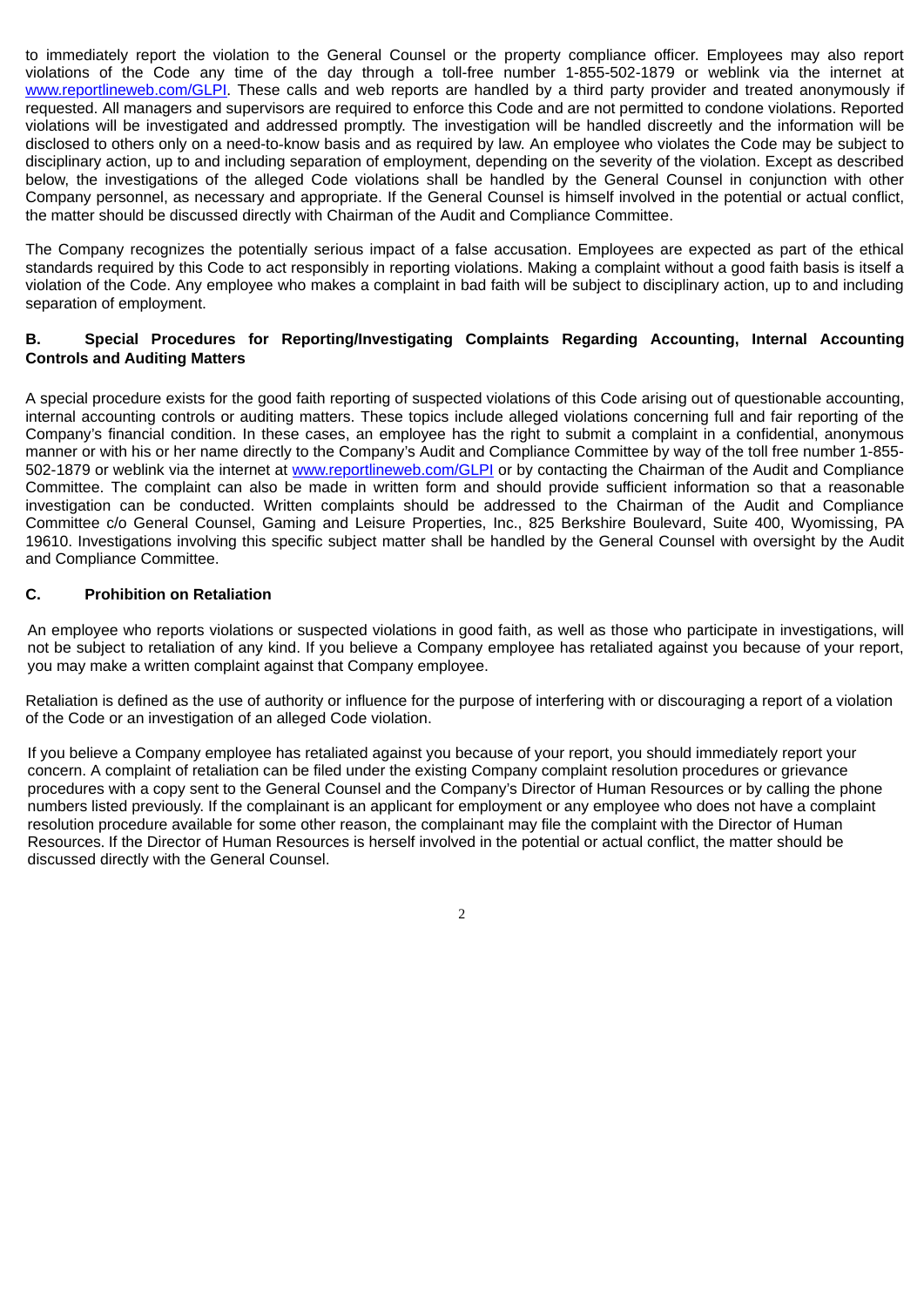### **D. Waivers of the Code**

It is the expectation of the Company that waivers of the Code will rarely be requested or granted. In the event an individual wishes to request a waiver of a provision of the Code, this must be submitted in writing to the General Counsel. The General Counsel will review the request, and if necessary and/or appropriate, consult with outside counsel and/or the Board and/or Audit and Compliance Committee for final determination.

As outlined above, approved waivers of the Code can only be granted by the General Counsel. Approved waivers for members of the Board and executive officers can only be granted by the Board or the Audit and Compliance Committee, and must be promptly disclosed by the Company upon approval as required by law or regulation. No waiver will be given if such a waiver would violate applicable laws or stock exchange regulations.

### **E. Other Company Policies**

This Code should be read in conjunction with the Company's other policy statements addressing dishonest, illegal or unethical conduct, such as the timekeeping, insider trading, harassment, and drug and alcohol policies. All employees will receive a copy of the Code. The "Conduct" section of the Code (below) describes certain improper conduct specifically prohibited by the Code. However, each employee must bear in mind that the conduct listed below is not intended to be a comprehensive list of such conduct.

### **CONDUCT**

#### **A. Violations of Law**

A variety of government laws, rules and regulations apply to the Company and its operations, and some carry criminal penalties. These laws include, without limitation, gaming regulations, real estate regulations, anti-trust laws, securities laws, tax laws, U.S. Foreign Corrupt Practices Act, workplace discrimination laws, workplace safety laws, drug laws and privacy laws. Examples of criminal violations of the law include: stealing, violence in the workplace, illegal trading of Company stock, bribes and kickbacks, embezzling, misapplying corporate or guest funds, using threats, physical force or other unauthorized means to collect money; making a payment for an expressed purpose on the Company's behalf to an individual who intends to use it for a different purpose; or making payments, whether corporate or personal, that are intended to improperly influence the judgment or actions of political candidates or government officials in connection with any of the Company's activities. In sum, employees must obey all applicable laws. The Company has express authority to report suspected criminal violations to the appropriate authorities for possible prosecution, and will investigate and address as appropriate, non-criminal violations.

#### **B. Conflicts of Interest**

Generally, a conflict of interest occurs when an employee or an employee's family or personal interest interferes with, has the potential to interfere with, or appears to interfere with the interests or business of the Company. A conflict of interest can occur or appear to occur in a wide variety of situations including those described below. Any conflict or potential conflict must be disclosed to the Company in advance of the transaction or situation involving the conflict.

#### **1. Personal Interest in a Transaction**

Employees have an obligation to conduct business within guidelines that prohibit actual or potential conflicts of interest. This policy establishes only the framework within which the Company wishes the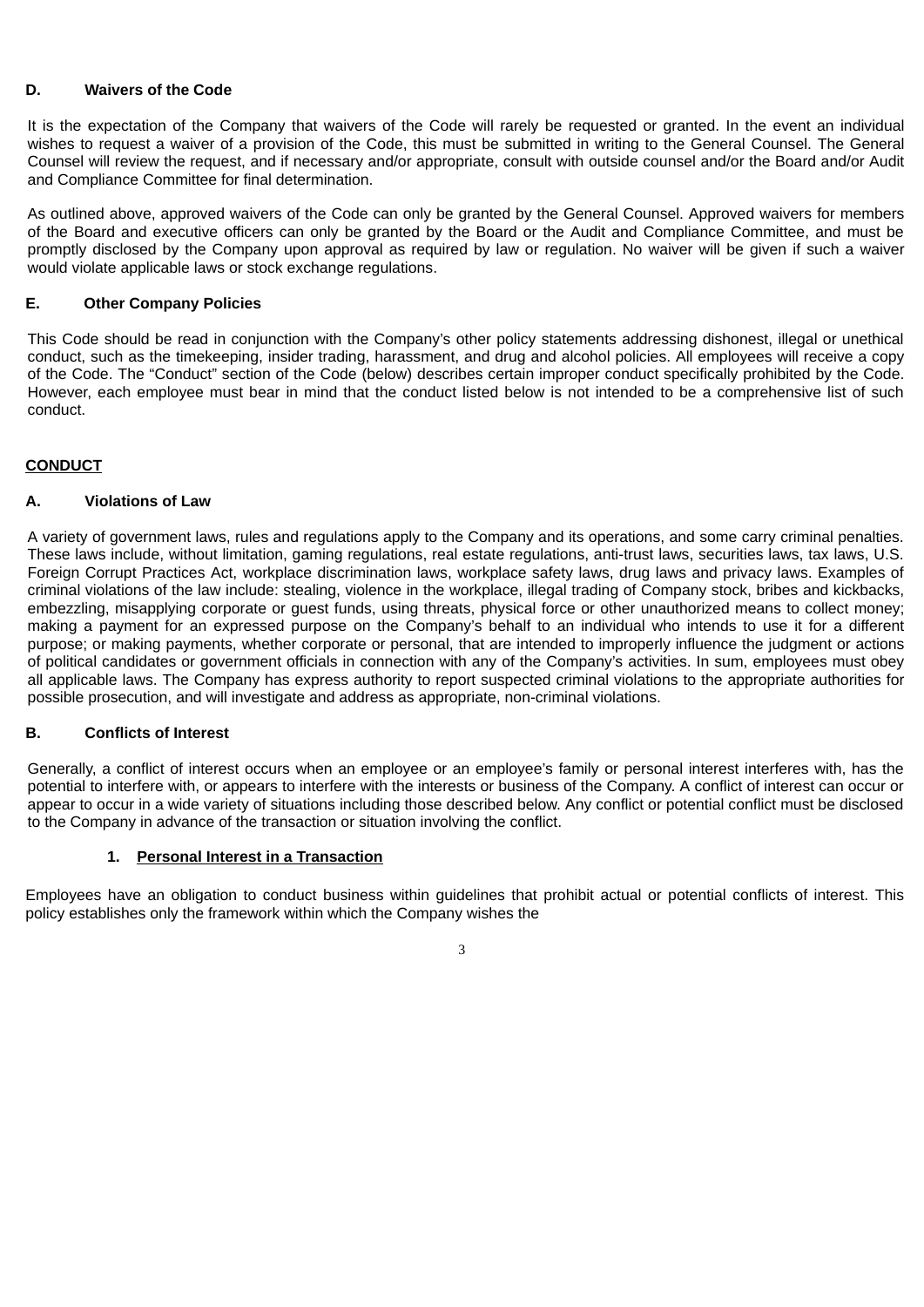business to operate. The purpose of these guidelines is to provide general direction so that employees can seek further clarification on issues related to the subject of acceptable standards of operation. Contact the General Counsel for more information or questions about conflicts of interest.

An actual or potential conflict of interest occurs when an employee is in a position to influence a decision that may result in a personal gain for that employee or for a relative as a result of the Company's business dealings or in a situation making it difficult for the employee to perform their duties. For the purposes of this Code, a relative is any person who is related by blood or marriage, or whose relationship with the employee is similar to that of persons who are related by blood or marriage.

No "presumption of guilt" is created by the mere existence of a relationship with outside firms. However, if employees have any influence on transactions such as purchases, contracts, or leases, it is imperative that the employee discloses such actual or potential conflicts to the General Counsel or the property compliance officer as soon as possible so that safeguards can be established to protect all parties.

Personal gain may result not only in cases where an employee or relative has a significant ownership in a firm with which the Company does business, but also when an employee or relative receives any kickback, bribe, substantial gift, or special consideration as a result of any transaction or business dealings involving the Company. The receipt of a gift in excess of \$300 in value, or multiple gifts from the same party that exceed an aggregate value of \$500 per calendar year, must be reported to the General Counsel or a property compliance officer.

### **2. Outside Activities/Employment**

An employee may hold a job with another company as long as he or she notifies the Company and satisfactorily performs his or her job responsibilities with the Company. All employees will be judged by the same performance standards and will be subject to the Company's scheduling demands, regardless of any existing outside work requirements.

If the Company determines that an employee's outside work interferes with performance or the ability to meet the requirements of the Company as they are modified from time to time, the employee may be asked to terminate the outside employment if he or she wishes to remain with the Company.

Any outside activity, including employment, should not reduce the time and attention employees devote to their corporate duties, should not adversely affect the quality or quantity of their work, and should not make use of Company equipment, facilities, or supplies, or imply (without the Company's approval) the Company's sponsorship or support. In addition, under no circumstances are employees permitted to compete with the Company or take for themselves or their family members' business opportunities that belong to the Company that are discovered or made available by virtue of their positions at the Company. Outside employment will present a conflict of interest if it has any adverse impact on the Company.

# **3. Civic/Political Activities**

Employees are encouraged to participate in civic, charitable or political activities so long as such participation does not reduce the time and attention they are expected to devote to their company-related duties or cast the Company in a negative light. Such activities are to be conducted in a manner that does not involve the Company or its assets or facilities, and does not create an appearance of Company involvement or endorsement (except with written approval of the Company). Finally, given the highly regulated nature of the Company, these activities must be conducted in a manner consistent with applicable law.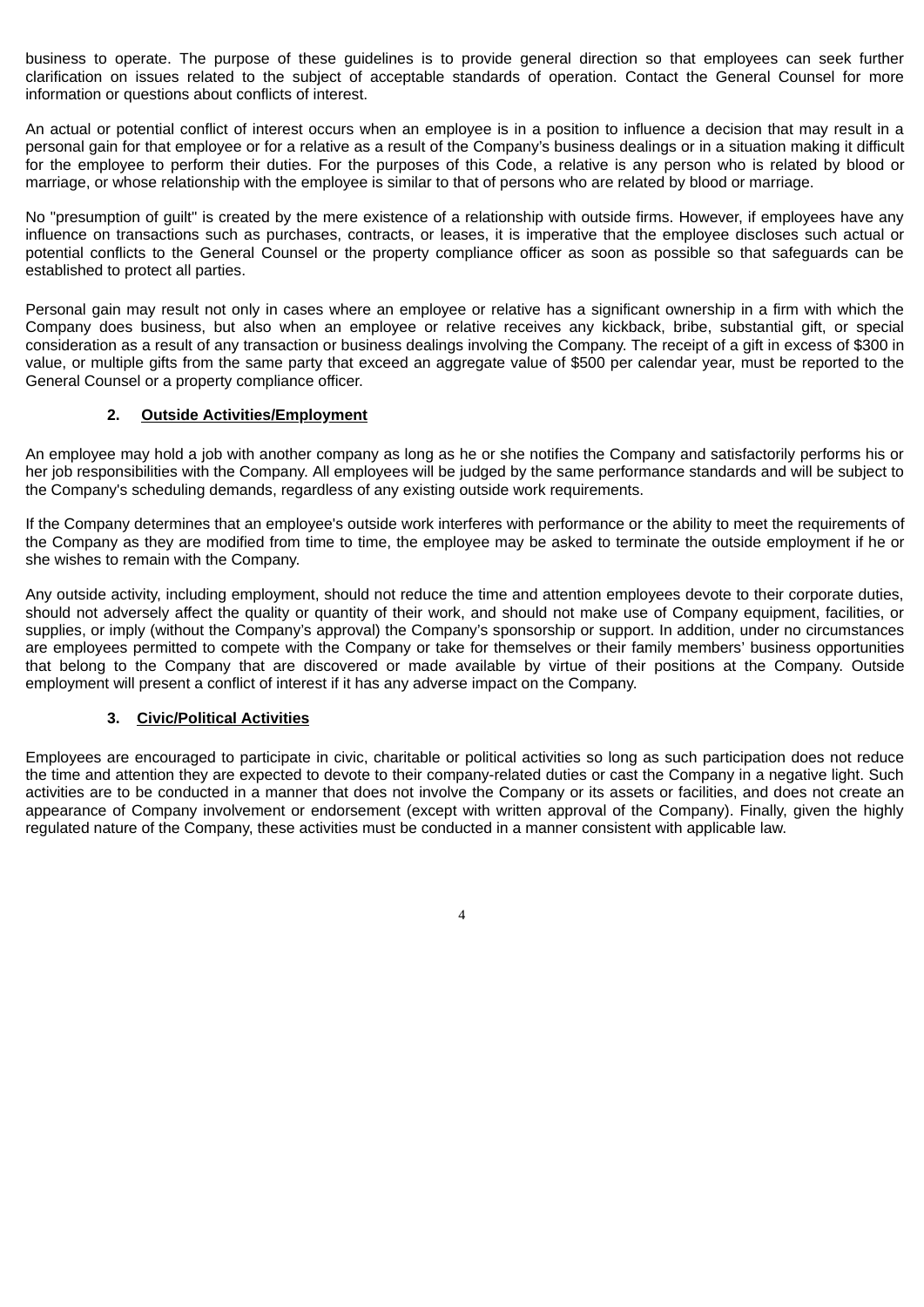# **4. Loans to Employees**

The Company will not make loans or extend credit to or for the personal benefit of officers or directors, except as permitted by law. Loans or guarantees may be extended to other employees only with Board approval. Employees may not extend or accept a personal loan to or from a customer or vendor of the Company. For clarity, the advancement of funds for approved Company business, such as travel advances, is permitted.

# **C. Proper Use of Company Assets**

Employees have a duty to protect Company assets and promote their efficient use. Theft, carelessness and waste have a direct impact on the Company's profitability. Employees should take measures to prevent damage to and theft or misuse of Company property. When you leave the Company, all Company property must be returned to the Company. Except as specifically authorized, Company assets, including equipment, materials, resources and proprietary information, must be used for business purposes only. Notwithstanding, an employee who has been granted access to use the Company's email system may use it for personal reasons during non-working time, provided that the use does not violate other Company policies or result in overload of the system due to excessive use. Moreover, incidental personal use of equipment such as computers, telephones, mobile devices, and office supplies is permitted provided that the use does not violate other Company policies or negatively affect Company operations. Employees should not consider the use of Company assets to be subject to personal privacy. The Company reserves the right to monitor employee usage for legitimate business purposes.

### **D. Delegation of Authority**

Each employee, and particularly each of the Company's officers, must exercise due care to ensure that any delegation of authority is reasonable and appropriate in scope, and includes appropriate and continuous monitoring.

### **E. Handling Confidential Information and Public Communication**

Employees should observe the confidentiality of information that they acquire by virtue of their positions at the Company, including information concerning development plans, merger and acquisition opportunities, rental income, guests, marketing strategy, technical information, suppliers, competitors, and other employees, except where the Company approves disclosure or the disclosure is otherwise legally mandated. Special sensitivity is accorded to financial information, which should be considered confidential except where the Company approves disclosure, or the disclosure is otherwise legally mandated. Some employees may be required to sign a non-disclosure agreement. Only designated employees may speak to third parties, such as investors, analysts or the media, on behalf of the Company. The obligation to preserve the confidentiality of Company information continues even after employment or affiliation with the Company ends.

#### **F. Employees Who Handle or Have Access to Financial Information**

In addition to any other applicable laws dealing with financial information, financial reporting, internal accounting controls, auditing matters or public disclosure, the Company requires that any employees involved in financial reporting, internal accounting controls, auditing or public disclosure or with access to such information follow the highest ethical standards, including the following guidelines:

- Act with honesty and integrity and avoid violations of the Code, including actual or apparent conflicts of interest with the Company in personal and professional relationships.
- Disclose to the General Counsel any material transaction or relationship that reasonably could be expected to give rise to any violations of the Code, including actual or apparent conflicts of interest